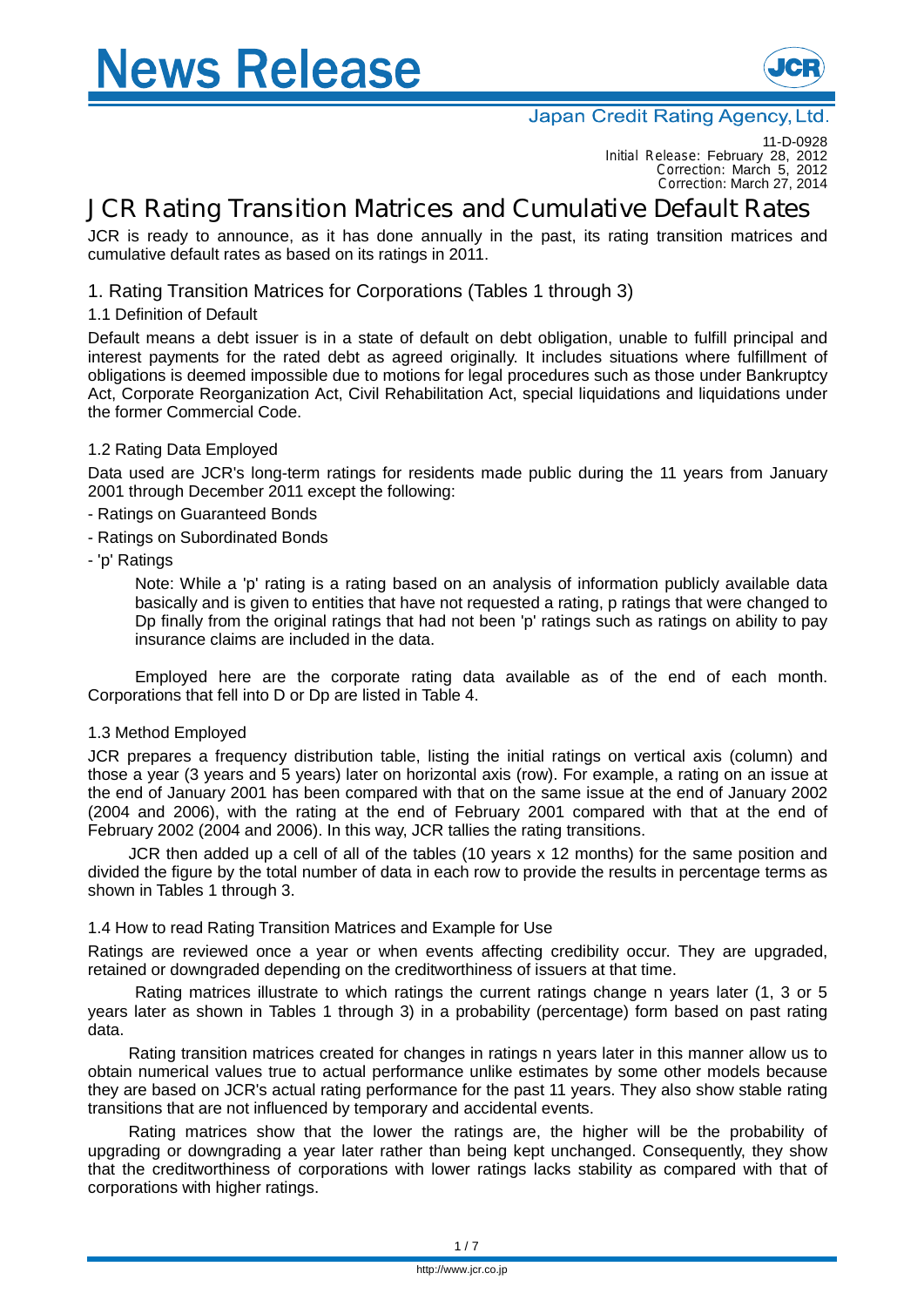Investors can know how much the bonds held by them are exposed to risk of rating change. Using rating transition matrices, investors can estimate a future rating based on the current rating. For example, given the Markov chain, they can get a pseudo rating transition matrix n years later by multiplying one-year rating transition matrix by n times in accordance with matrix multiplication. They can also estimate changes in ratings n years later by reading the pseudo matrix created in this way.

|            | AAA            | AA+            | AA             | AA-     | A+                |                | $A -$ | BBB+           | <b>BBB</b>        | BBB-            | BB+   | <b>BB</b>      | BB-            | $B+$  | в     | <b>B-</b>         | CCC or lowe | D.          |
|------------|----------------|----------------|----------------|---------|-------------------|----------------|-------|----------------|-------------------|-----------------|-------|----------------|----------------|-------|-------|-------------------|-------------|-------------|
| AAA        | 95.2           | 3.74           | 0.53           | 0.00    | 0.35              | 0.12           | 0.00  | റ ന            | 0 m               | 0.00            | 0.00  | 0.00           | 0.00           | 0.00  | 0.00  | 0.00              | 0.00        | $\alpha$ or |
| AA+        | 1.79           | 91.30          | 5.91           | 0.08    | 0.93              | 0 <sup>0</sup> | 0 0 0 | 0 <sub>0</sub> | 0 <sub>0</sub>    | 0 <sub>0</sub>  | 0.00  | 0.00           | 0.00           | റന    | 0.00  | 0 <sub>0</sub>    | 0.00        | $\alpha$ or |
| AA         | 0.45           | . 57           | 93.92          | 3 17    | 0.56              | 0.19           | 0 00  | 0.15           | $\alpha$ $\alpha$ | 0.00            | 0.00  | 0.00           | 0.00           | 0.00  | 0.00  | 0.00              | 0.00        | $\alpha$ or |
| AA-        | 0.00           | 0 <sup>0</sup> | 3 47           | 89.31   | 6.27              | $Q$ $21$       | 0.42  | 0.05           | 0.28              | 0.00            | 0.00  | 0.00           | 0.00           | 0.00  | 0.00  | 0.00              | 0.00        | $\alpha$ or |
| A+         | 0.00           | 0.00           | 0.35           | 5.58    | 87.88             | 5.67           | 0.04  | 0.16           | 0.00              | 0.17            | 0.00  | 0.00           | 0.00           | 0.00  | 0.00  | 0.00              | 0.00        | $Q_1$       |
|            | 0 <sup>0</sup> | 0 <sup>0</sup> | 0.44           | 0.54    | 6.57              | 85.85          | 5 15  | 1.35           | 0Q                | 0 <sub>01</sub> | 0.00  | 0.08           | 0.00           | റന    | 0.00  | 0 <sub>0</sub>    | 0.00        | $^{\circ}$  |
| д.         | 0 <sup>0</sup> | 0 <sup>0</sup> | 0.11           | 0.26    | 0.47              | 9.77           | 84 62 | 4. 27          | 0.42              | 0.04            | 0.00  | 0.04           | 0.00           | റന    | 0.00  | $\alpha$ $\alpha$ | 0.00        | $\alpha$ or |
| BBB+       | 0 <sup>o</sup> | 0 <sup>o</sup> | 0.00           | 0.01    | 0.31              | 24             | 10 23 | 80 27          | 7 16              | 0.33            | 0.14  | 0.13           | 0 <sup>o</sup> | 0 Q3  | റന    | 0 <sup>o</sup>    | 0.06        | $\Omega$    |
| <b>BBB</b> | 0.00           | 0 <sup>0</sup> | 0 <sub>0</sub> | 0.12    | 0 <sub>0</sub>    | 0.19           | 1.06  | 9.04           | 81.70             | 7.01            | 0.29  | 0.10           | 0.00           | 0.00  | 0.02  | 0 <sub>0</sub>    | 0.13        | 0.3         |
| BBB-       | 0.00           | 0 <sup>0</sup> | 0.00           | 0.00    | 0.42              | 0.49           | 0.19  | 0.55           | 1.25              | 77.91           | 6.53  | -18            | 0.19           | 0.14  | 0.07  | 0.10              | 0.02        | 0.9         |
| BB+        | 0 <sup>0</sup> | 0 <sup>0</sup> | 0 <sub>0</sub> | 0.00    | $\alpha$ $\alpha$ | 0 <sub>0</sub> | 0 00  | 0 <sub>0</sub> | 1.11              | 19.28           | 65.96 | 8.39           | 2.77           | 0.18  | റന    | Q 74              | 0.65        | 0.93        |
| <b>BB</b>  | 0.00           | 0.00           | 0.00           | 0.00    | $\alpha$ $\infty$ | 0.00           | 0.00  | 0.00           | $\alpha$ $\alpha$ | 5.03            | 15.64 | 57.54          | 12.29          | 9.22  | 0.00  | 0.00              | 0.00        | 0.21        |
| BB-        | 0 <sup>0</sup> | 0 <sup>o</sup> | 0.00           | 0 0 0 m | $\alpha$          | 0 <sub>0</sub> | 0.00  | 0.00           | 0 m               | 0 <sup>o</sup>  | 14.29 | 20, 41         | 34.69          | 23 81 | റന    | 0.00              | . 36        | 5.4         |
| $B+$       | 0.00           | 0.00           | 0.00           | 0.00    | 0.00              | 0.00           | 0.00  | 0.00           | 0.00              | 7.50            | 2.50  | 8.75           | 17.50          | 53.75 | 0.00  | l. 25             | 0.00        | 87          |
| в          | 0.00           | 0.00           | 0.00           | 0.00    | 0.00              | 0.00           | 0.00  | 0.00           | $\alpha$ $\infty$ | 0.00            | 0.00  | 0.00           | 0.00           | 0.00  | 53.85 | 0.00              | 0.00        | 46.1        |
| B-         | 0 <sup>0</sup> | 0 <sup>0</sup> | റന             | 0.00    | 0 <sub>0</sub>    | റന             | റ ന   | റ ന            | റന                | ი თ             | റന    | 0 <sub>0</sub> | 26.67          | ი თ   | റന    | ഞ ന               | 2 2 2       | 11.1        |

CCCorlower| 0.00 | 0.00 | 0.00 | 0.00 | 0.00 | 0.00 | 0.00 | 0.00 | 0.00 | 0.00 | 0.00 | 0.00 | 0.00 | 0.00 | 0.00 | 0.00 | 0.00 | 0.00 | 0.00 | 0.00 | 0.00 | 0.00 | 0.00 | 0.00 | 0.00 | 0.00 | 0.00 | 0.00 | 0.00 | 0.00 |

Table 1. One-year Rating Transition Matrix (counting period: 1 year)

Table 2. Three-year Rating Transition Matrix (counting period: 3 years)

|              | AAA   | AA+   | AA    | AA-   | $A+$  |       |       | BBB+  | <b>BBB</b> | BBB-  | BB+   | <b>BB</b> | BB-   | $B+$  | B    | B-   | CCC or lower |        |
|--------------|-------|-------|-------|-------|-------|-------|-------|-------|------------|-------|-------|-----------|-------|-------|------|------|--------------|--------|
|              |       |       |       |       |       |       | д.    |       |            |       |       |           |       |       |      |      |              |        |
| AAA          | 89.06 | 7.92  | 2.41  | 0.00  | 0.45  | 0.15  | 0.00  | 0.00  | 0.00       | 0.00  | 0.00  | 0.00      | 0.00  | 0.00  | 0.00 | 0.00 | 0.00         | 0.00   |
| $AA+$        | 3.80  | 73.73 | 15.44 | 3.23  | 3.80  | 0.00  | 0.00  | 0.00  | 0.00       | 0.00  | 0.00  | 0.00      | 0.00  | 0.00  | 0.00 | 0.00 | 0.00         | 0.00   |
| AA           | 0.80  | 6.04  | 81.99 | 7.96  | 0.32  | 1.39  | 0.00  | 1.50  | 0.00       | 0.00  | 0.00  | 0.00      | 0.00  | 0.00  | 0.00 | 0.00 | 0.00         | 0.00   |
| AA-          | 0.00  | 0.00  | 8.42  | 72.40 | 15.32 | 1.77  | 0.16  | 0.07  | 1.11       | 0.75  | 0.00  | 0.00      | 0.00  | 0.00  | 0.00 | 0.00 | 0.00         | 0.00   |
| A+           | 0.00  | 0.00  | 2.21  | 15.74 | 68.7  | 11.26 | 0.87  | 0.75  | 0.00       | 0.26  | 0.00  | 0.00      | 0.00  | 0.00  | 0.00 | 0.00 | 0.00         | 0.20   |
|              | 0.00  | 0.00  | 0.93  | 1.98  | 18.62 | 62.54 | 10.10 | 5.23  | 0.38       | 0.00  | 0.01  | 0.00      | 0.04  | 0.09  | 0.00 | 0.00 | 0.07         | 0.00   |
| ٣r           | 0.00  | 0.00  | 0.15  | 0.38  | 3.46  | 24.08 | 61.38 | 8.34  | 1.30       | 0.56  | 0.14  | 0.21      | 0.00  | 0.00  | 0.00 | 0.00 | 0.00         | 0.00   |
| BBB+         | 0.00  | 0.00  | 0.15  | 0.25  | 0.99  | 6.91  | 21.95 | 52.96 | 12.49      | 2.87  | 0.27  | 0.19      | 0.06  | 0.04  | 0.00 | 0.02 | 0.44         | 0.44   |
| <b>BBB</b>   | 0.00  | 0.00  | 0.00  | 0.18  | 0.00  | 1.94  | 5.55  | 20.84 | 57.3'      | 11.76 | 1.13  | 0.21      | 0.01  | 0.07  | 0.00 | 0.06 | 0.07         | 0.86   |
| BBB-         | 0.00  | 0.00  | 0.00  | 0.52  | 0.57  | 1.41  | 2.68  | 5.21  | 25.73      | 51.24 | 5.29  | 1.12      | 0.40  | 0.07  | 0.10 | 0.50 | 0.00         | 5.16   |
| BB+          | 0.00  | 0.00  | 0.00  | 0.00  | 0.00  | 0.00  | 0.86  | 4.88  | 10.33      | 35.58 | 26.26 | 14.49     | 2.15  | 1.58  | 0.00 | 0.00 | 0.00         | 3.87   |
| BB           | 0.00  | 0.00  | 0.00  | 0.00  | 0.00  | 0.00  | 0.00  | 0.00  | 12.42      | 13.07 | 28.76 | 21.57     | 8.50  | 15.03 | 0.00 | 0.00 | 0.00         | 0.65   |
| BB-          | 0.00  | 0.00  | 0.00  | 0.00  | 0.00  | 0.00  | 0.00  | 0.00  | 2.44       | 24.39 | 35.37 | 0.00      | 24.39 | 8.54  | 0.00 | 0.00 | 0.00         | 4.88   |
| B+           | 0.00  | 0.00  | 0.00  | 0.00  | 0.00  | 0.00  | 0.00  | 0.00  | 14.19      | 17.57 | 8.11  | 10.81     | 12.16 | 11.49 | 0.00 | 0.00 | 0.00         | 25.68  |
|              | 0.00  | 0.00  | 0.00  | 0.00  | 0.00  | 0.00  | 0.00  | 0.00  | 0.00       | 0.00  | 0.00  | 0.00      | 0.00  | 0.00  | 0.00 | 0.00 | 0.00         | 100.00 |
| в.           | 0.00  | 0.00  | 0.00  | 0.00  | 0.00  | 0.00  | 0.00  | 0.00  | 0.00       | 0.00  | 0.00  | 70.97     | 9.68  | 0.00  | 0.00 | 0.00 | 0.00         | 19.35  |
| CCC or lower | 0.00  | 0.00  | 0.00  | 0.00  | 0.00  | 0.00  | 0.00  | 0.00  | 0.00       | 0.00  | 0.00  | 0.00      | 0.00  | 0.00  | 0.00 | 0.00 | 0.00         | 100.00 |

#### Table 3. Five-year Rating Transition Matrix (counting period: 5 years)

|                    | AAA   | AA+   | AA    | AA-   | $A+$  |       |       | BBB+  | <b>BBB</b> | BBB-  | BB+   | <b>BB</b> | BB-   | B+   |      | <b>B-</b> | CCC<br>or lower |        |
|--------------------|-------|-------|-------|-------|-------|-------|-------|-------|------------|-------|-------|-----------|-------|------|------|-----------|-----------------|--------|
| AAA                | 83.86 | 9.85  | 3.35  | 0.00  | 2.73  | 0.21  | 0.00  | 0.00  | 0.00       | 0.00  | 0.00  | 0.00      | 0.00  | 0.00 | 0.00 | 0.00      | 0.00            | 0.00   |
| A <sub>A+</sub>    | 5.31  | 61.35 | 23.67 | 8.21  | 1.45  | 0.00  | 0.00  | 0.00  | 0.00       | 0.00  | 0.00  | 0.00      | 0.00  | 0.00 | 0.00 | 0.00      | 0.00            | 0.00   |
| AA                 | 0.00  | 11.00 | 68.48 | 13.59 | 0.69  | 2.16  | 0.00  | 4.07  | 0.00       | 0.00  | 0.00  | 0.00      | 0.00  | 0.00 | 0.00 | 0.00      | 0.00            | 0.00   |
| AA-                | 0.00  | 0.57  | 15.20 | 65.0  | 14.58 | 1.55  | 0.00  | 0.00  | 1.75       | 1.29  | 0.00  | 0.00      | 0.00  | 0.00 | 0.00 | 0.00      | 0.00            | 0.00   |
| A+                 | 0.00  | 0.00  | 3.47  | 23.42 | 55.92 | 13.04 | 2.72  | 1.14  | 0.00       | 0.00  | 0.00  | 0.00      | 0.00  | 0.00 | 0.00 | 0.00      | 0.00            | 0.30   |
| $\boldsymbol{\mu}$ | 0.00  | 0.00  | 2.48  | 2.57  | 30.40 | 47.85 | 10.37 | 4.60  | 0.61       | 0.27  | 0.02  | 0.20      | 0.00  | 0.00 | 0.00 | 0.00      | 0.63            | 0.00   |
| $A^*$              | 0.00  | 0.00  | 0.20  | 1.79  | 8.52  | 31.36 | 46.27 | 9.71  | 0.95       | 0.68  | 0.22  | 0.31      | 0.00  | 0.00 | 0.00 | 0.00      | 0.00            | 0.00   |
| BBB+               | 0.00  | 0.00  | 0.25  | 1.06  | 1.49  | 11.50 | 29.62 | 42.00 | 9.11       | 3.33  | 0.06  | 0.09      | 0.06  | 0.00 | 0.12 | 0.19      | 0.00            | 1.12   |
| <b>BBB</b>         | 0.00  | 0.00  | 0.00  | 0.28  | 0.14  | 6.73  | 7.49. | 27.35 | 46.89      | 9.67  | 0.48  | 0.14      | 0.09  | 0.00 | 0.00 | 0.00      | 0.00            | 0.76   |
| BBB-               | 0.00  | 0.00  | 0.22  | 0.18  | 0.74  | 2.26  | 7.03  | 12.73 | 27.12      | 39.96 | 3.18  | 1.70      | 0.41  | 0.00 | 0.00 | 0.00      | 0.00            | 4.48   |
| BB+                | 0.00  | 0.00  | 0.00  | 0.00  | 0.00  | 2.52  | 2.91  | 7.96  | 23.88      | 28.74 | 15.92 | 7.18      | 0.00  | 2.14 | 0.00 | 0.00      | 0.00            | 8.74   |
| BB                 | 0.00  | 0.00  | 0.00  | 0.00  | 0.00  | 0.00  | 0.00  | 6.61  | 25.62      | 1.65  | 14.88 | 20.66     | 14.05 | 9.92 | 0.00 | 0.00      | 0.00            | 6.61   |
| BB-                | 0.00  | 0.00  | 0.00  | 0.00  | 0.00  | 0.00  | 20.00 | 0.00  | 24.00      | 0.00  | 2.00  | 12.00     | 38.00 | 0.00 | 0.00 | 0.00      | 0.00            | 4.00   |
| $B+$               | 0.00  | 0.00  | 0.00  | 0.00  | 0.00  | 0.00  | 18.02 | 0.00  | 28.83      | 2.70  | 17.12 | 2.70      | 0.00  | 0.00 | 0.00 | 0.00      | 0.00            | 30.63  |
| B                  | 0.00  | 0.00  | 0.00  | 0.00  | 0.00  | 0.00  | 0.00  | 0.00  | 0.00       | 0.00  | 0.00  | 0.00      | 0.00  | 0.00 |      | 0.00      | 0.00            | 0.00   |
| B-                 | 0.00  | 0.00  | 0.00  | 0.00  | 0.00  | 0.00  | 0.00  | 0.00  | 0.00       | 0.00  | 0.00  | 20.00     | 0.00  | 0.00 | 0.00 | 0.00      | 0.00            | 80.00  |
| CCC or lower       | 0.00  | 0.00  | 0.00  | 0.00  | 0.00  | 0.00  | 0.00  | 0.00  | 0.00       | 0.00  | 0.00  | 0.00      | 0.00  | 0.00 | 0.00 | 0.00      | 0.00            | 100.00 |

|  | Table 4. List of Corporations that fell to D or Dp Rating |
|--|-----------------------------------------------------------|
|  |                                                           |

| Corporation                      | Rating | Year of Default |
|----------------------------------|--------|-----------------|
| Toho Mutual Life Insurance       | Dp     | 2000            |
| Kawasaki Electric                | D      | 2000            |
| Taisei Fire and Marine Insurance | D      | 2001            |
| Mycal                            | D      | 2001            |
| Kyoei Life Insurance             | Dp     | 2001            |
| Chiyoda Mutual Life Insurance    | Dp     | 2001            |
| Tokyo Mutual Life Insurance      | D      | 2001            |
| Daihyaku Mutual Life Insurance   | Dp     | 2001            |
| Painthouse                       | D      | 2005            |
| Suruga Corporation               | D      | 2008            |
| Zephyr                           | D      | 2008            |
| Urban Corporation                | D      | 2008            |
| Yamato Life Insurance            | Dp     | 2008            |
| Japan General Estate             | D      | 2009            |
| Pacific Holdings                 | D      | 2009            |
| Joint Corporation                | D      | 2009            |
| ES-CON Japan                     | D      | 2009            |
| Japan Airlines International     | D      | 2010            |
| Japan Airlines Corporation       | D      | 2010            |
| Willcom                          | D      | 2010            |

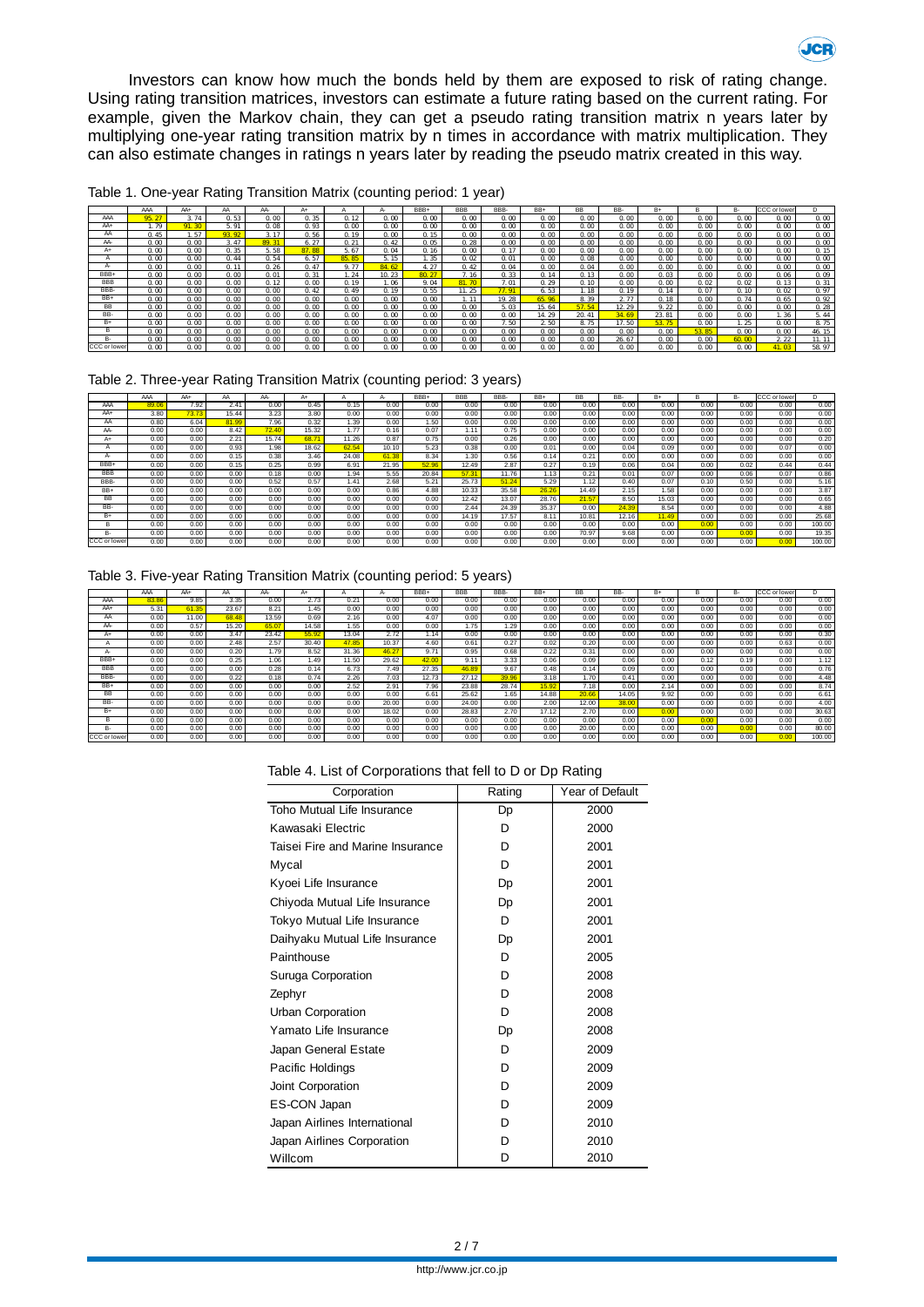

#### 2. CDRs Based on Category-wise Corporate Ratings (Table 5)

To validate the adequacy of JCR ratings objectively, 1-, 3- and 5-year CDRs have been calculated based on category-wise corporate ratings, using the data on past records as described in "1. Rating Transition Matrices for Corporations" (for the period from January 2001 to December 2011). The results are as shown in Table 5.

| Rating       | One-year | Three-year | Five-year |
|--------------|----------|------------|-----------|
| AAA          | 0.00%    | 0.00%      | 0.00%     |
| AA           | 0.00%    | 0.00%      | 0.00%     |
| A            | 0.04%    | 0.05%      | 0.08%     |
| <b>BBB</b>   | 0.40%    | 1.80%      | 1.85%     |
| <b>BB</b>    | 1.20%    | 3.43%      | 8.02%     |
| в            | 11.47%   | 25.41%     | 32.76%    |
| CCC or lower | 58.97%   | 100.00%    | 100.00%   |

#### Table 5. CDRs by Rating Category

Compiled from Rating Transition Matrices for period Jan. 2001 - Dec. 2011

3. Broadly Defined Three-year CDRs Based on Category-wise Ratings (Table 6) JCR has calculated CDRs based on definition of broadly defined default.

#### 3.1 What is Broadly Defined Default?

JCR has counted those corporations which were accorded debt forgiveness by banks or carried out debt-to-equity swaps as defaults and calculated broadly defined defaults by adding up those defaults and defaults shown in Table 4.

Corporations whose ratings were withdrawn or extinguished have also been included in the default counting for both numerators and denominators for defaulted corporations, and for denominators only for corporations which have not defaulted.

#### 3.2 Method Employed

To calculate the three-year CDRs (average of past 10 years) based on 2011 ratings, JCR counted the number of corporations that defaulted on a broadly defined basis one year, two years and three years later in each rating category at the end of each December for the period from 1999 through 2010, calculated default rates one year, two years and three years later and produced weighted averages against the beginning number of corporations one year, two years and three years later during the period covered. Then, JCR calculated three-year CDRs by accumulating default rates for one year, two years and three years later.

Table 6. Broadly Defined 3-year CDRs by Rating Category (Average of past 10 years)

|      |     | -  | <b>DDD</b> | <b>BB</b> | В   | ower |
|------|-----|----|------------|-----------|-----|------|
| nn1. | ،00 | 4% | 22%        | 2%        | ገ4% | 0%   |

Where DR one year later is α1, DR two years later is α2 and DR three years later is α3, three-year CDR equals 1 - (1-α1) x (1-α2) x (1-α3).

#### 4. Rating Transition Matrices for Asset-backed Securities (ABS)

As in last year, JCR has made public the "Rating Transition by Lapse of Months" and "One-year (on a Calendar Year Basis) Rating Transitions" based on the data in the latest three years.

#### 4.1 Rating Data Employed

The data covered are asset-backed securities with credit enhancement provided in the form of seniorsubordinated structure for the underlying assets in principle, for which their ratings were made public from November 1996 to December 2011.

Data on repackaged bonds and guaranteed asset-backed securities linked to ratings of third parties have been excluded.

Asset-backed securities consisting of multiple tranches have been counted as one when they have the same ranking while different in maturities.

#### 4.2 Method Employed

4.2.1 Rating Transition Matrices by Lapse of Months (Tables 7 through 9)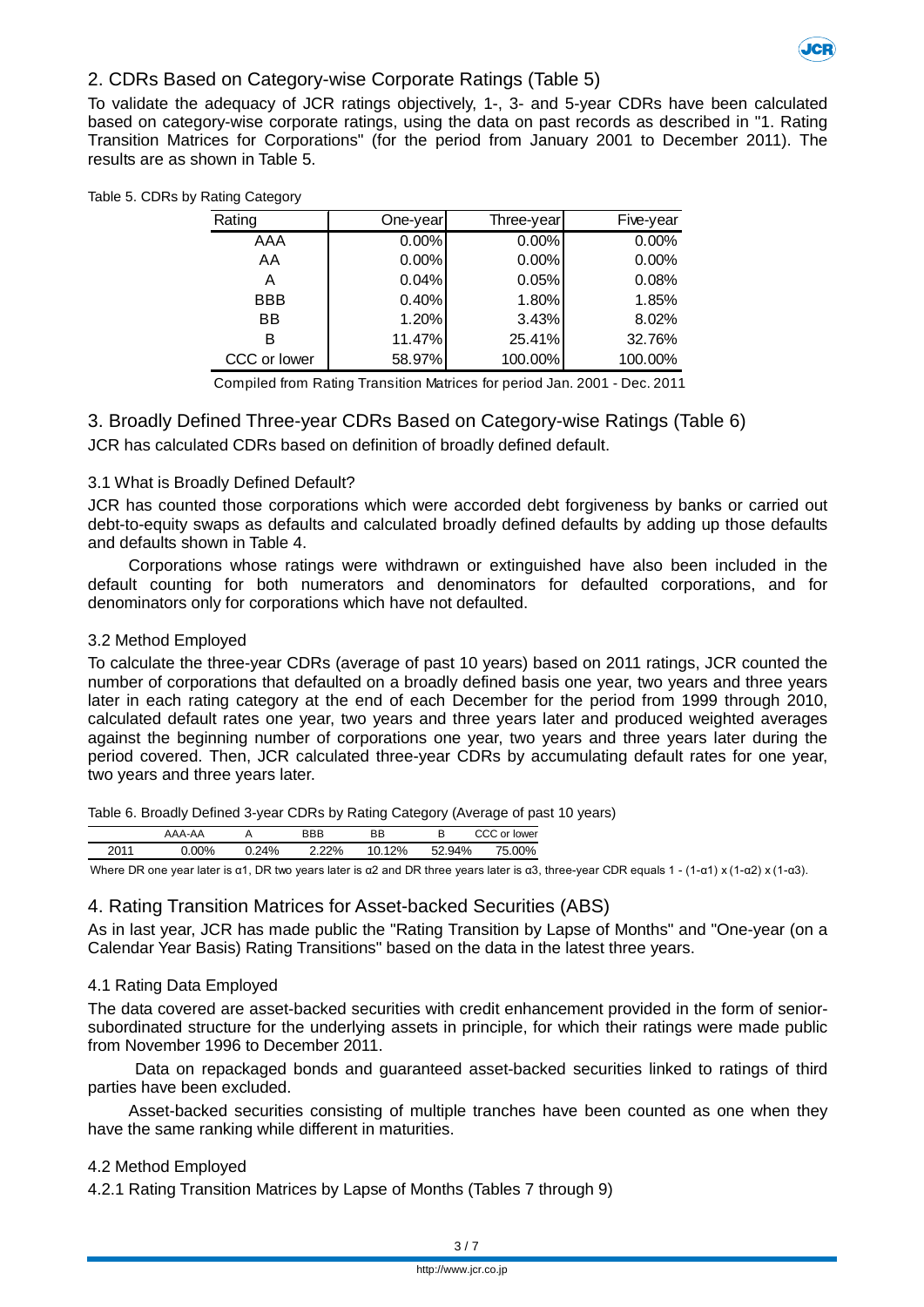

ICD

|  |  |  |  | Table 7. 12-months Later Rating Transition Matrix |  |
|--|--|--|--|---------------------------------------------------|--|
|--|--|--|--|---------------------------------------------------|--|

|             | AAA    | AA+    | AA    | AA-    | $A+$   | Α     | A-     | BBB+   | <b>BBB</b> | BBB-   | BB+    | <b>BB</b> | BB- | $B+$   | B | B- or lower |
|-------------|--------|--------|-------|--------|--------|-------|--------|--------|------------|--------|--------|-----------|-----|--------|---|-------------|
| AAA         | 100.00 |        |       |        |        |       |        |        |            |        |        |           |     |        |   |             |
| AA+         |        | 100.00 |       |        |        |       |        |        |            |        |        |           |     |        |   |             |
| AA          |        | 6.67   | 93.33 |        |        |       |        |        |            |        |        |           |     |        |   |             |
| AA-         |        |        |       | 100.00 |        |       |        |        |            |        |        |           |     |        |   |             |
| $A+$        |        |        |       |        | 100.00 |       |        |        |            |        |        |           |     |        |   |             |
| Α           |        |        |       |        | 2.44   | 97.56 |        |        |            |        |        |           |     |        |   |             |
| A-          |        |        |       |        |        |       | 100.00 |        |            |        |        |           |     |        |   |             |
| BBB+        |        |        |       |        |        |       |        | 100.00 |            |        |        |           |     |        |   |             |
| <b>BBB</b>  |        |        |       |        |        |       |        |        | 95.24      | 4.76   |        |           |     |        |   |             |
| BBB-        |        |        |       |        |        |       |        |        |            | 100.00 |        |           |     |        |   |             |
| BB+         |        |        |       |        |        |       |        |        |            |        | 100.00 |           |     |        |   |             |
| BB          |        |        |       |        |        |       |        |        |            |        |        | 100.00    |     |        |   |             |
| BB-         |        |        |       |        |        |       |        |        |            |        |        |           |     |        |   |             |
| $B+$        |        |        |       |        |        |       |        |        |            |        |        |           |     | 100.00 |   |             |
| В           |        |        |       |        |        |       |        |        |            |        |        |           |     |        |   |             |
| B- or lower |        |        |       |        |        |       |        |        |            |        |        |           |     |        |   |             |

#### Table 8. 24-months Later Rating Transition Matrix

|              | AAA    | AA+   | AA    | AA-   | $A+$  | $\mathsf{A}$ | A-    | BBB+   | <b>BBB</b> | BBB-   | $BB+$  | <b>BB</b> | BB- | $B+$   | В | B- or lower |
|--------------|--------|-------|-------|-------|-------|--------------|-------|--------|------------|--------|--------|-----------|-----|--------|---|-------------|
| AAA          | 100.00 |       |       |       |       |              |       |        |            |        |        |           |     |        |   |             |
| AA+          | 33.33  | 66.67 |       |       |       |              |       |        |            |        |        |           |     |        |   |             |
| AA           | 12.00  | 12.00 | 72.00 |       | 4.00  |              |       |        |            |        |        |           |     |        |   |             |
| AA-          |        |       | 29.41 | 64.71 | 5.88  |              |       |        |            |        |        |           |     |        |   |             |
| $A+$         | 25.00  |       |       |       | 75.00 |              |       |        |            |        |        |           |     |        |   |             |
| $\mathsf{A}$ | 3.03   |       |       | 3.03  |       | 93.94        |       |        |            |        |        |           |     |        |   |             |
| A-           |        | 11.11 |       |       |       |              | 88.89 |        |            |        |        |           |     |        |   |             |
| BBB+         |        |       |       |       |       |              |       | 100.00 |            |        |        |           |     |        |   |             |
| <b>BBB</b>   |        |       |       |       |       |              |       |        | 94.12      | 5.88   |        |           |     |        |   |             |
| BBB-         |        |       |       |       |       |              |       |        |            | 100.00 |        |           |     |        |   |             |
| BB+          |        |       |       |       |       |              |       |        |            |        | 100.00 |           |     |        |   |             |
| BB           |        |       |       |       |       |              |       |        |            |        |        | 100.00    |     |        |   |             |
| BB-          |        |       |       |       |       |              |       |        |            |        |        |           |     |        |   |             |
| $B+$         |        |       |       |       |       |              |       |        |            |        |        |           |     | 100.00 |   |             |
| B            |        |       |       |       |       |              |       |        |            |        |        |           |     |        |   |             |
| B- or lower  |        |       |       |       |       |              |       |        |            |        |        |           |     |        |   |             |

#### Table 9. 36-months Later Rating Transition Matrix

|              | AAA    | $AA+$  | AA    | AA-   | $A+$  | A     | A-    | BBB+   | <b>BBB</b> | BBB-   | BB+ | <b>BB</b> | BB- | $B+$   | В | B- or lower |
|--------------|--------|--------|-------|-------|-------|-------|-------|--------|------------|--------|-----|-----------|-----|--------|---|-------------|
| AAA          | 100.00 |        |       |       |       |       |       |        |            |        |     |           |     |        |   |             |
| AA+          |        | 100.00 |       |       |       |       |       |        |            |        |     |           |     |        |   |             |
| AA           | 21.05  | 10.53  | 52.63 |       | 5.26  | 5.26  | 5.26  |        |            |        |     |           |     |        |   |             |
| AA-          |        |        | 13.33 | 60.00 |       |       | 13.33 |        | 6.67       | 6.67   |     |           |     |        |   |             |
| $A+$         | 50.00  |        |       |       | 50.00 |       |       |        |            |        |     |           |     |        |   |             |
| $\mathsf{A}$ | 8.00   |        | 8.00  | 4.00  | 4.00  | 76.00 |       |        |            |        |     |           |     |        |   |             |
| A-           | 11.11  |        |       |       |       |       | 77.78 | 11.11  |            |        |     |           |     |        |   |             |
| BBB+         |        |        |       |       |       |       |       | 100.00 |            |        |     |           |     |        |   |             |
| BBB          |        |        |       |       |       | 7.14  | 7.14  |        | 78.57      | 7.14   |     |           |     |        |   |             |
| BBB-         |        |        |       |       |       |       |       |        |            | 100.00 |     |           |     |        |   |             |
| BB+          |        |        |       |       |       |       |       |        |            |        |     |           |     |        |   |             |
| BB           |        |        |       |       |       |       |       |        |            |        |     | 100.00    |     |        |   |             |
| BB-          |        |        |       |       |       |       |       |        |            |        |     |           |     |        |   |             |
| $B+$         |        |        |       |       |       |       |       |        |            |        |     |           |     | 100.00 |   |             |
| B            |        |        |       |       |       |       |       |        |            |        |     |           |     |        |   |             |
| B- or lower  |        |        |       |       |       |       |       |        |            |        |     |           |     |        |   |             |

#### 4.2.2 One-Year (on a Calendar Year Basis) Rating Transition Matrices (Tables 10 & 11)

JCR studied how the ratings at the beginning of January each year changed by the end of the year over the period from 2009 to 2011. The changes in the three years were tallied and averaged as indicated in Table 10. The rating transitions in the year 2011 are also given in Table 11 for reference.

Table 10. One-year (on a Calendar Year Basis) Average Rating Transition Matrix for period 2009 - 2011

|             | AAA    | $AA+$ | AA.   | AA-   | A+    | $\mathsf{A}$ | A-    | BBB+   | <b>BBB</b> | BBB-  | BB+    | <b>BB</b> | BB- | $B+$ | B | B- or lower |
|-------------|--------|-------|-------|-------|-------|--------------|-------|--------|------------|-------|--------|-----------|-----|------|---|-------------|
| AAA         | 100.00 |       |       |       |       |              |       |        |            |       |        |           |     |      |   |             |
|             |        |       |       |       |       |              |       |        |            |       |        |           |     |      |   |             |
| AA+         | 33.33  | 66.67 |       |       |       |              |       |        |            |       |        |           |     |      |   |             |
| AA          | 9.09   | 4.55  | 86.36 |       |       |              |       |        |            |       |        |           |     |      |   |             |
| AA-         |        |       | 7.69  | 92.31 |       |              |       |        |            |       |        |           |     |      |   |             |
| $A+$        |        |       | 16.67 |       | 66.67 | 16.67        |       |        |            |       |        |           |     |      |   |             |
| A           | 5.26   |       |       |       | 15.79 | 73.68        |       |        |            |       | 5.26   |           |     |      |   |             |
| $A -$       |        |       |       | 11.11 |       |              | 77.78 |        |            | 11.11 |        |           |     |      |   |             |
| BBB+        |        |       |       |       |       |              |       | 100.00 |            |       |        |           |     |      |   |             |
| BBB         |        |       |       |       | 20.00 |              |       |        | 80.00      |       |        |           |     |      |   |             |
| BBB-        |        |       |       |       |       |              |       |        | 50.00      | 50.00 |        |           |     |      |   |             |
| BB+         |        |       |       |       |       |              |       |        |            |       | 100.00 |           |     |      |   |             |
| <b>BB</b>   |        |       |       |       |       |              |       |        |            |       |        | 100.00    |     |      |   |             |
| BB-         |        |       |       |       |       |              |       |        |            |       |        |           |     |      |   |             |
| $B+$        |        |       |       |       |       |              |       |        |            |       |        |           |     |      |   |             |
| B           |        |       |       |       |       |              |       |        |            |       |        |           |     |      |   |             |
| B- or lower |        |       |       |       |       |              |       |        |            |       |        |           |     |      |   |             |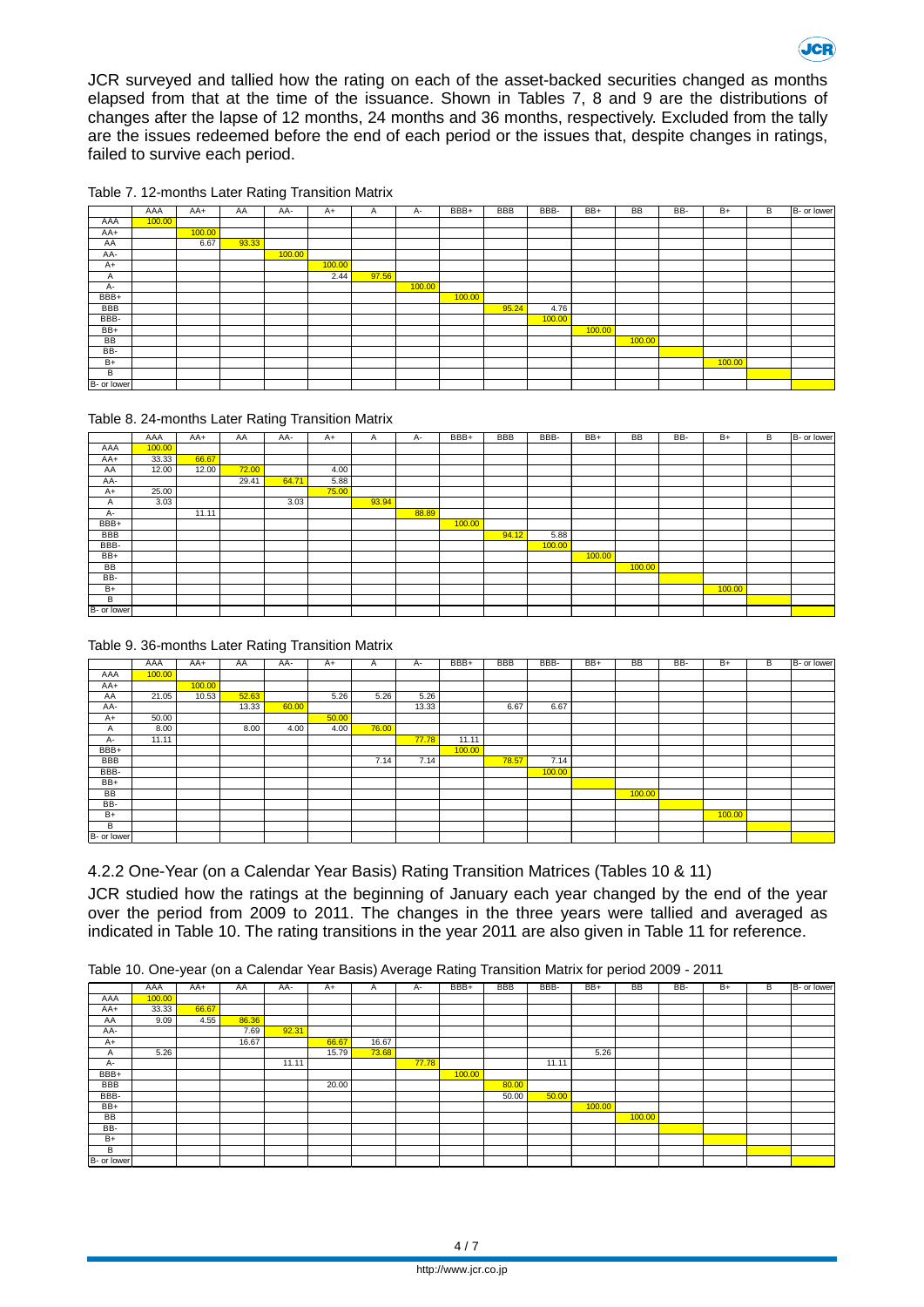

Table 11. One-year (on a Calendar Year Basis) Rating Transition Matrix for 2011

|             | AAA    | AA+    | AA    | AA-    | $A+$  | A     | А-    | BBB+   | <b>BBB</b> | BBB-   | BB+    | <b>BB</b> | BB- | $B +$ | В | B- or lower |
|-------------|--------|--------|-------|--------|-------|-------|-------|--------|------------|--------|--------|-----------|-----|-------|---|-------------|
| AAA         | 100.00 |        |       |        |       |       |       |        |            |        |        |           |     |       |   |             |
| AA+         |        | 100.00 |       |        |       |       |       |        |            |        |        |           |     |       |   |             |
| AA          |        | 10.00  | 90.00 |        |       |       |       |        |            |        |        |           |     |       |   |             |
| AA-         |        |        |       | 100.00 |       |       |       |        |            |        |        |           |     |       |   |             |
| $A+$        |        |        | 25.00 |        | 75.00 |       |       |        |            |        |        |           |     |       |   |             |
| A           |        |        |       |        | 12.50 | 87.50 |       |        |            |        |        |           |     |       |   |             |
| A-          |        |        |       | 33.33  |       |       | 66.67 |        |            |        |        |           |     |       |   |             |
| BBB+        |        |        |       |        |       |       |       | 100.00 |            |        |        |           |     |       |   |             |
| BBB         |        |        |       |        | 50.00 |       |       |        | 50.00      |        |        |           |     |       |   |             |
| BBB-        |        |        |       |        |       |       |       |        |            | 100.00 |        |           |     |       |   |             |
| BB+         |        |        |       |        |       |       |       |        |            |        | 100.00 |           |     |       |   |             |
| BB          |        |        |       |        |       |       |       |        |            |        |        | 100.00    |     |       |   |             |
| BB-         |        |        |       |        |       |       |       |        |            |        |        |           |     |       |   |             |
| $B+$        |        |        |       |        |       |       |       |        |            |        |        |           |     |       |   |             |
| B           |        |        |       |        |       |       |       |        |            |        |        |           |     |       |   |             |
| B- or lower |        |        |       |        |       |       |       |        |            |        |        |           |     |       |   |             |

#### 5. Rating Transition Matrices for Other Structured Finance Products

The "One-year (on a Calendar Year Basis) Rating Transitions" for other structured finance products, which are not included in "4. Rating Transition Matrices for Asset-backed Securities (ABS)" are shown in Tables 12, 13 and 14.

#### 5.1 Rating Data Employed

The data covered are (i) other structured finance products, for which their ratings were made public from January 2011 to December 2011, including repackaged bonds and guaranteed structured finance products linked directly to ratings of third parties, etc. that are not included in 4. Rating Transition Matrices for Asset-backed Securities (ABS) above and (ii) Japanese Real Estate Investment Trusts (J-REITs), for which their ratings were made public from January 2011 to December 2011.

Other structured finance products (i) consisting of multiple tranches have been counted as one when they have the same ranking while different in maturities. For (ii), ratings on senior debts have been counted.

#### 5.2 Method Employed

5.2.1 One-Year (on a Calendar Year Basis) Rating Transition Matrices (Tables 12 through 14) As for the rating data mentioned in 5.1 above, JCR studied how the ratings at the beginning of January changed by the end of the year for 2011. The changes are shown in Tables 12, 13 and 14.

|             | AAA    | AA+    | AA     | AA-   | $A+$  | $\mathsf{A}$ | $A -$ | BBB+   | <b>BBB</b> | BBB-  | BB+   | <b>BB</b> | BB- | $B+$ | В | B- or lower |
|-------------|--------|--------|--------|-------|-------|--------------|-------|--------|------------|-------|-------|-----------|-----|------|---|-------------|
| AAA         | 100.00 |        |        |       |       |              |       |        |            |       |       |           |     |      |   |             |
| AA+         |        | 100.00 |        |       |       |              |       |        |            |       |       |           |     |      |   |             |
| AA          |        |        | 100.00 |       |       |              |       |        |            |       |       |           |     |      |   |             |
| AA-         |        |        |        | 52.17 |       |              | 47.83 |        |            |       |       |           |     |      |   |             |
| $A+$        |        |        |        | 25.00 | 75.00 |              |       |        |            |       |       |           |     |      |   |             |
| A           |        |        |        |       | 75.00 | 25.00        |       |        |            |       |       |           |     |      |   |             |
| $A -$       |        |        |        |       |       | 20.00        | 80.00 |        |            |       |       |           |     |      |   |             |
| BBB+        |        |        |        |       |       |              |       | 100.00 |            |       |       |           |     |      |   |             |
| BBB         |        |        |        |       |       |              |       |        |            |       |       |           |     |      |   |             |
| BBB-        |        |        |        |       |       |              |       |        |            | 50.00 | 50.00 |           |     |      |   |             |
| BB+         |        |        |        |       |       |              |       |        |            |       |       |           |     |      |   |             |
| BB          |        |        |        |       |       |              |       |        |            |       |       |           |     |      |   |             |
| BB-         |        |        |        |       |       |              |       |        |            |       |       |           |     |      |   |             |
| $B+$        |        |        |        |       |       |              |       |        |            |       |       |           |     |      |   |             |
| B           |        |        |        |       |       |              |       |        |            |       |       |           |     |      |   |             |
| B- or lower |        |        |        |       |       |              |       |        |            |       |       |           |     |      |   |             |

#### Table 12. Other Structured Finance Products and J-REITs

Table 13. Other Structured Finance Products

|             | AAA    | AA+    | AA     | AA-   | $A+$   | A     | A-    | BBB+   | <b>BBB</b> | BBB-  | $BB+$ | <b>BB</b> | BB- | B+ | В | B- or lower |
|-------------|--------|--------|--------|-------|--------|-------|-------|--------|------------|-------|-------|-----------|-----|----|---|-------------|
| AAA         | 100.00 |        |        |       |        |       |       |        |            |       |       |           |     |    |   |             |
| AA+         |        | 100.00 |        |       |        |       |       |        |            |       |       |           |     |    |   |             |
| AA          |        |        | 100.00 |       |        |       |       |        |            |       |       |           |     |    |   |             |
| AA-         |        |        |        | 47.62 |        |       | 52.38 |        |            |       |       |           |     |    |   |             |
| $A+$        |        |        |        | 25.00 | 75.00  |       |       |        |            |       |       |           |     |    |   |             |
| A           |        |        |        |       | 100.00 |       |       |        |            |       |       |           |     |    |   |             |
| $A -$       |        |        |        |       |        | 25.00 | 75.00 |        |            |       |       |           |     |    |   |             |
| BBB+        |        |        |        |       |        |       |       | 100.00 |            |       |       |           |     |    |   |             |
| BBB         |        |        |        |       |        |       |       |        |            |       |       |           |     |    |   |             |
| BBB-        |        |        |        |       |        |       |       |        |            | 50.00 | 50.00 |           |     |    |   |             |
| BB+         |        |        |        |       |        |       |       |        |            |       |       |           |     |    |   |             |
| <b>BB</b>   |        |        |        |       |        |       |       |        |            |       |       |           |     |    |   |             |
| BB-         |        |        |        |       |        |       |       |        |            |       |       |           |     |    |   |             |
| B+          |        |        |        |       |        |       |       |        |            |       |       |           |     |    |   |             |
| В           |        |        |        |       |        |       |       |        |            |       |       |           |     |    |   |             |
| B- or lower |        |        |        |       |        |       |       |        |            |       |       |           |     |    |   |             |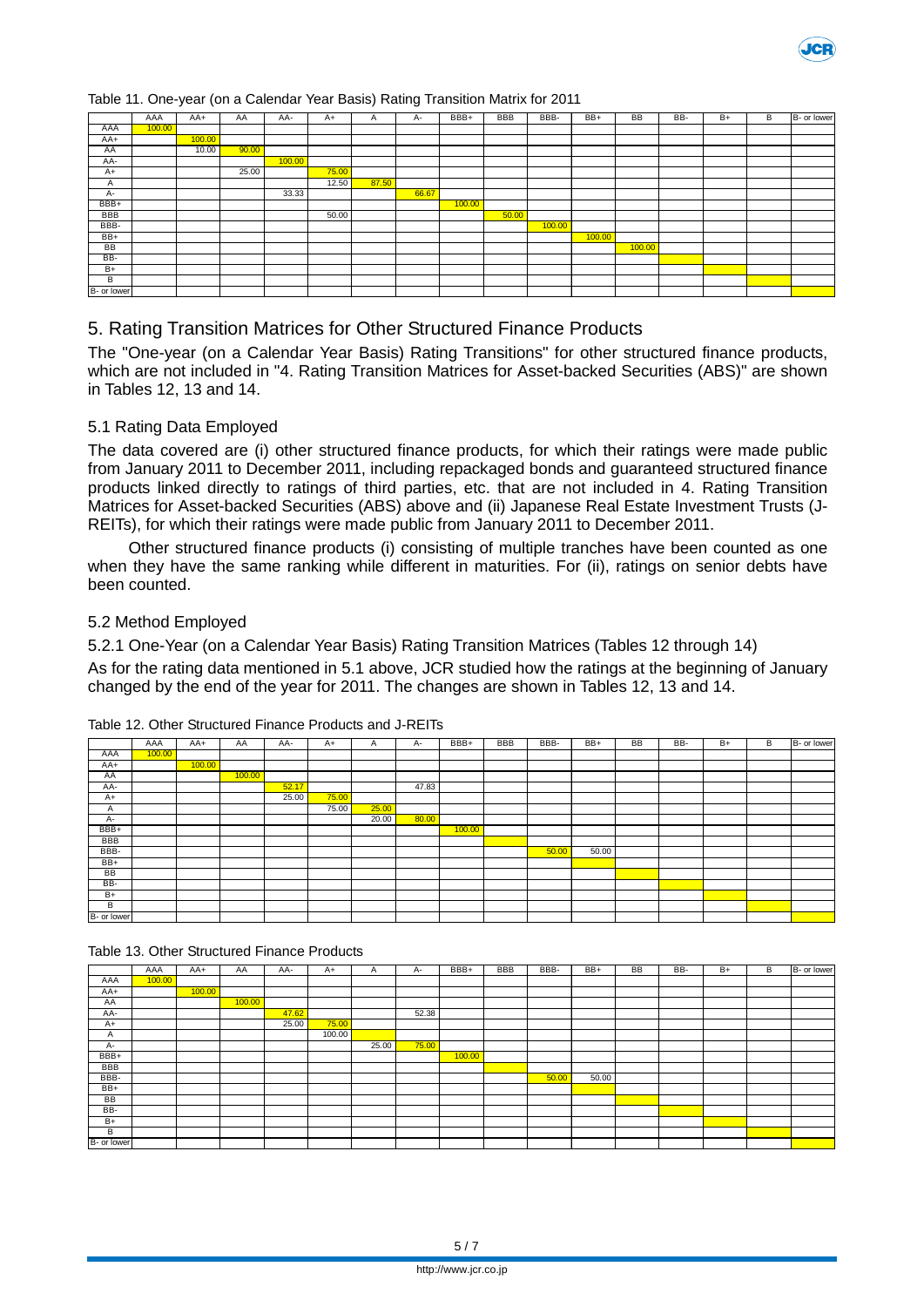

Table 14. J-REITs

|             | AAA | AA+ | AA     | AA-    | $A+$ | $\mathsf{A}$ | A-     | BBB+ | <b>BBB</b> | BBB- | $BB+$ | <b>BB</b> | BB- | $B+$ | B | B- or lower |
|-------------|-----|-----|--------|--------|------|--------------|--------|------|------------|------|-------|-----------|-----|------|---|-------------|
| AAA         |     |     |        |        |      |              |        |      |            |      |       |           |     |      |   |             |
| AA+         |     |     |        |        |      |              |        |      |            |      |       |           |     |      |   |             |
| AA          |     |     | 100.00 |        |      |              |        |      |            |      |       |           |     |      |   |             |
| AA-         |     |     |        | 100.00 |      |              |        |      |            |      |       |           |     |      |   |             |
| $A+$        |     |     |        |        |      |              |        |      |            |      |       |           |     |      |   |             |
| A           |     |     |        |        |      | 100.00       |        |      |            |      |       |           |     |      |   |             |
| A-          |     |     |        |        |      |              | 100.00 |      |            |      |       |           |     |      |   |             |
| BBB+        |     |     |        |        |      |              |        |      |            |      |       |           |     |      |   |             |
| <b>BBB</b>  |     |     |        |        |      |              |        |      |            |      |       |           |     |      |   |             |
| BBB-        |     |     |        |        |      |              |        |      |            |      |       |           |     |      |   |             |
| BB+         |     |     |        |        |      |              |        |      |            |      |       |           |     |      |   |             |
| BB          |     |     |        |        |      |              |        |      |            |      |       |           |     |      |   |             |
| BB-         |     |     |        |        |      |              |        |      |            |      |       |           |     |      |   |             |
| $B+$        |     |     |        |        |      |              |        |      |            |      |       |           |     |      |   |             |
| B           |     |     |        |        |      |              |        |      |            |      |       |           |     |      |   |             |
| B- or lower |     |     |        |        |      |              |        |      |            |      |       |           |     |      |   |             |

## Japan Credit Rating Agency, Ltd. Jiji Press Building, 5-15-8 Ginza, Chuo-ku, Tokyo 104-0061, Japan Tel. +81 3 3544 7013, Fax. +81 3 3544 7026

Information herein has been obtained by JCR from the issuers and other sources believed to be accurate and reliable. However, because of the possibility of human or mechanical error as well as<br>other factors, JCR makes no r

JCR is registered as a "Nationally Recognized Statistical Rating Organization" with the U.S. Securities and Exchange Commission with respect to the following four classes. (1) Financial<br>institutions, brokers and dealers, (

Copyright © Japan Credit Rating Agency, Ltd. All rights reserved.

This press release is a corrected release dated March 5, 2012 and March 27, 2014 again because there were mistakes as shown below in the initial release on February 28, 2012.

#### Correction on March 5, 2012

Table 1. One-year Rating Transition Matrix (counting period: 1 year) on Page 2

|              |              | (Wrong)                 | (Correct)               |
|--------------|--------------|-------------------------|-------------------------|
|              |              | Rating a year later (%) | Rating a year later (%) |
|              |              | CCC or lower            | CCC or lower            |
|              | AAA          | 0.00                    | 0.00                    |
|              | $AA+$        | 0.00                    | 0.00                    |
| ı<br>n       | AA           | 0.00                    | 0.00                    |
| i            | AA-          | 0.00                    | 0.00                    |
| t            | A+           | 0.00                    | 0.00                    |
| i            | A            | 0.00                    | 0.00                    |
| a            | A-           | 0.00                    | 0.00                    |
| I            | BBB+         | 0.00                    | 0.06                    |
|              | <b>BBB</b>   | 0.00                    | 0.13                    |
| $\mathsf{R}$ | BBB-         | 0.00                    | 0.02                    |
| a            | BB+          | 0.01                    | 0.65                    |
| t            | <b>BB</b>    | 0.00                    | 0.00                    |
| İ            | BB-          | 0.01                    | 1.36                    |
|              | B+           | 0.00                    | 0.00                    |
| n            | B            | 0.00                    | 0.00                    |
| g            | B-           | 0.02                    | 2.22                    |
|              | CCC or lower | 41.03                   | 41.03                   |
|              |              |                         |                         |

#### Correction on March 27, 2014

Table 7. 12-months Later Rating Transition Matrix on Page 4

|    | AA+            | AA              |
|----|----------------|-----------------|
| AA | (Wrong) 3.33   | (Wrong) 96.67   |
|    | (Correct) 6.67 | (Correct) 93.33 |